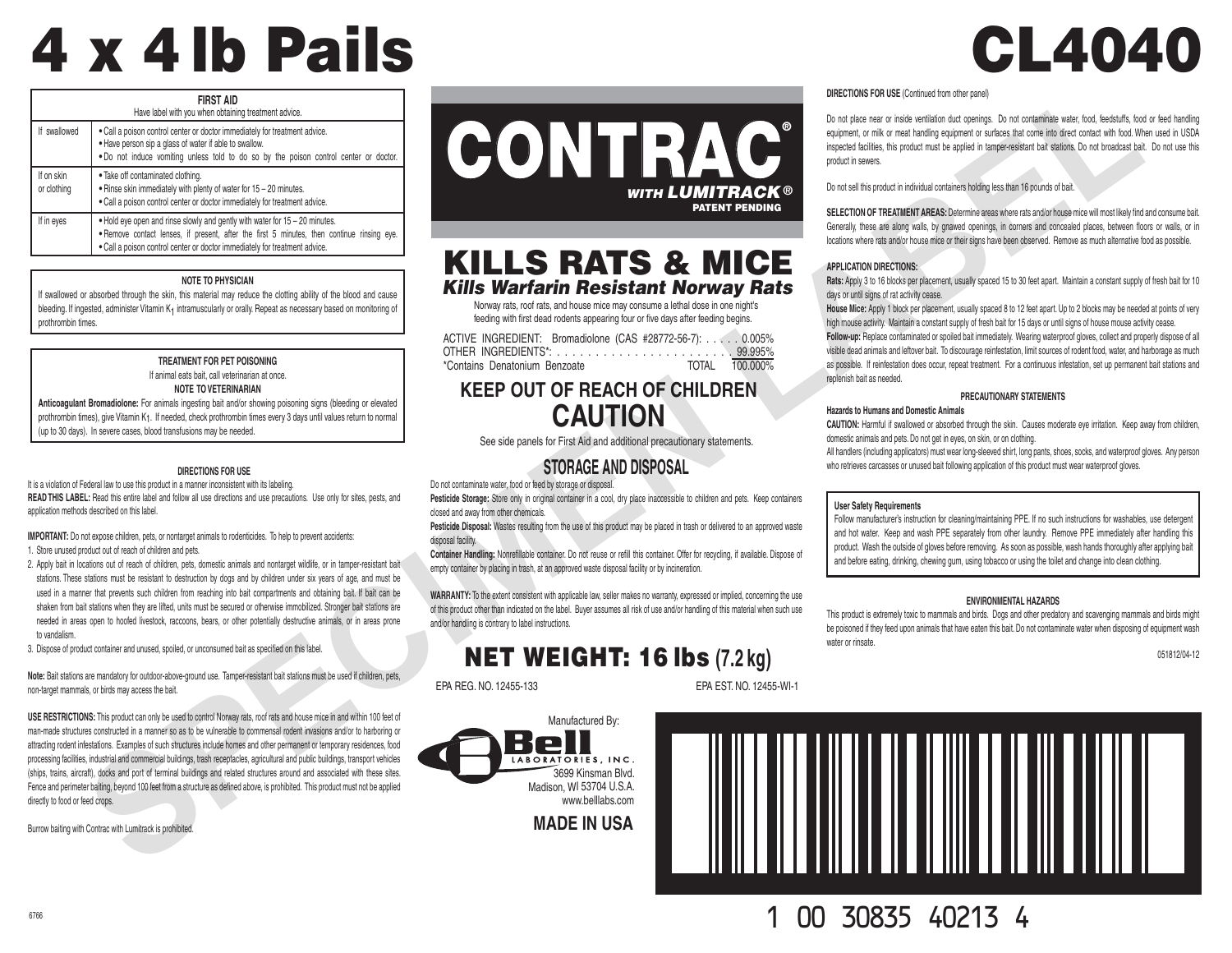



**WITH LUMITRACK<sup>®</sup>** 

**PATENT PENDING**

®



4 blocks is a rat, not a mouse, placement



# KILLS RATS & MICE *Kills Warfarin Resistant Norway Rats*

CONTRAC<sup>®</sup>

**IT IS ILLEGAL TO SELL THIS PRODUCT IN PACKAGES HOLDING LESS THAN 16 POUNDS OF BAIT**

| <b>ACTIVE INGREDIENT:</b>              |                 |
|----------------------------------------|-----------------|
| Bromadiolone (CAS #28772-56-7): 0.005% |                 |
|                                        |                 |
| *Contains Denatonium Benzoate          | TOTAL: 100.000% |

**KEEP OUT OF REACH OF CHILDREN ON** 

See back panels for First Aid and additional precautionary statements.